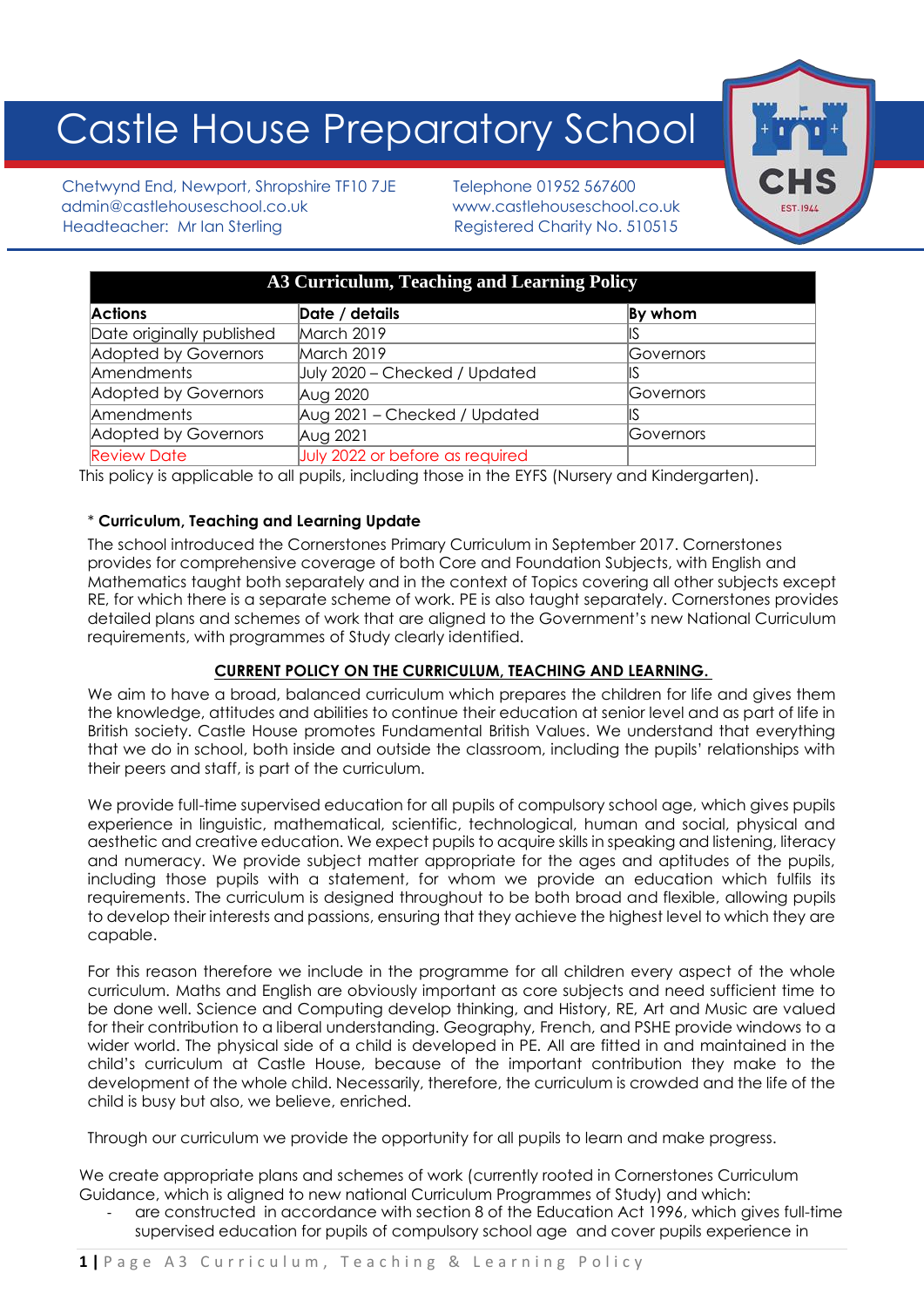linguistic, mathematical, scientific, technological, human and social, physical and aesthetic and creative education;

- provide subject matter appropriate for the ages and aptitudes of pupils, including those with additional needs or an Education, Health and Care Plan;
- ensures that pupils acquire speaking, listening, literacy and numeracy skills;
- prepares pupils for the opportunities, responsibilities and experiences of adult life in British society.
- personal , social and health education which reflect the school's aims and values and ethos:
- where a pupil has an Education, Health and Care Plan, s/he receives an education and care that fulfils the requirements of that plan
- for pupils below compulsory school age, a programme of activities which is appropriate to their educational needs in relation to personal, social, emotional and physical development and communication and language skills;

The Equality Act 2010 retains the previous definition of disability: 'A physical or mental impairment which has substantial and long term adverse impact on a person's ability to carry out normal everyday activities'. This has some overlap with the definition of 'special educational needs' in the Education Act 1996 (which includes pupils with significantly greater difficulty in learning than the majority of children of his/her age, or a disability which means that a pupil cannot make full use of the general educational facilities provided for pupils of their age) but we recognise that not all pupils are disabled by their SEND and vice versa. Therefore we will:

- ❑ not treat disabled pupils less favourably;
- ❑ take reasonable steps to avoid putting disabled pupils at a substantial disadvantage (the 'reasonable adjustment' duty) in matters of admission and education.

## **SPECIAL FEATURES OF THE CASTLE HOUSE CURRICULUM**

- ❑ We provide a programme of personal, social, health and citizenship education (PSHCE) which reflects the school's aims and ethos; and we have a PSHCE scheme of work for each year group to deliver this.
- ❑ Through the whole of our curriculum, we seek to prepare pupils for the opportunities, responsibilities and experiences of adult life.
- ❑ Physical education. We aim to have a physical activity most days of the week within the taught curriculum, with additional opportunities provided by the co-curricular programme.
- ❑ Swimming. All children have swimming lessons, with Kindergarten beginning lessons in the Summer Term.
- ❑ Computing is taught as a discreet subject as well as being used in othersubjects.
- ❑ Each class has guided reading sessions. Additionally there are regular silent reading times. We believe it is vital that children are *taught* the habit of regular personal reading.
- ❑ A variety of teaching and learning approaches are used to deliver the curriculum
- ❑ All children have access to all the curriculum, with differentiation where appropriate.
- ❑ Music has an important place in the curriculum.
- ❑ French is taught throughout Key Stages 1 and 2.
- ❑ Pupils are adequately prepared for the opportunities, responsibilities and experiences of senior school and adult life.

#### **PRINCIPLES OF TEACHING AND LEARNING**

Learning is the purpose of the whole school and is a shared commitment. At Castle House School we recognise that education involves children, parents, staff, governors, the community, ISA and as appropriate the local authority, and that for optimum benefit all should work closely together to support the process of learning. As such we are committed to our Mission Statement, aims and values which underpin our Curriculum and Teaching and Learning Policy:

#### Mission Statement

A Castle House Education strives to help children understand their own unique talents and motivate their passions through a creative, comprehensive and challenging curriculum. This is delivered in a nurturing and stimulating environment to enable children to start their journey to becoming inspired, compassionate and fulfilled citizens.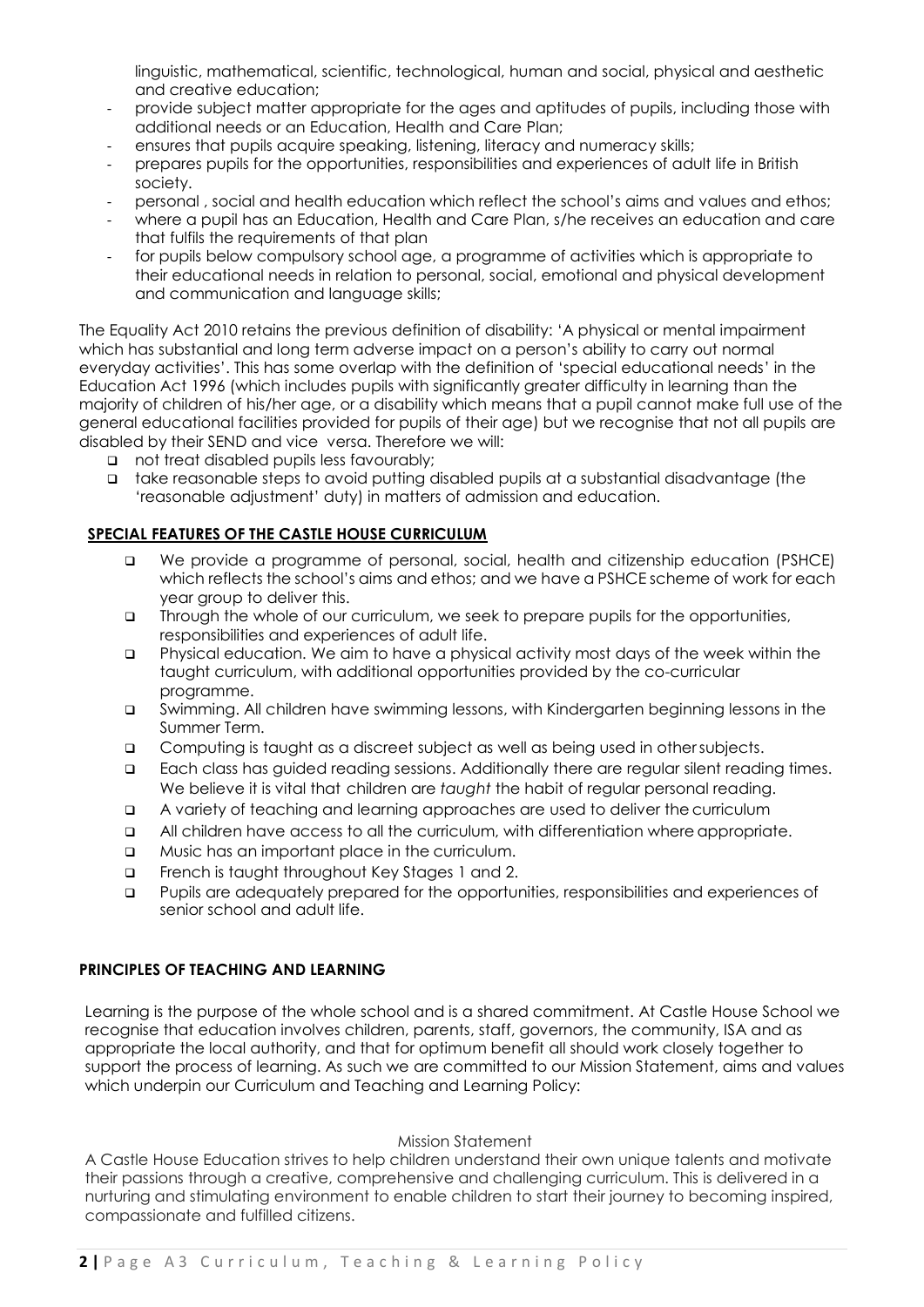## **Our Aims**

- To provide an innovative and extensive curriculum that fosters a love of learning and provides a sense of fulfilment and joy.
- To incorporate a wide range of experiential and hands on learning opportunities for children both inside and outside the classroom.
- To inspire children to be adventurous, passionate, brave and committed towards their learning and projects
- To help children develop a sense of identity and understanding of their own unique self
- To develop skills of compassion, communication and collaboration in order to become happy and active citizens
- To encourage warm, loving and Christian values centred in the core Castle House belief that 'Kindness Counts'
- To develop exceptionally strong and positive relationships with parents, extended family and the wider community in order to establish a strong family atmosphere, a 'home away from home'.

## **Ethos**

The ethos and atmosphere underpin the agreed aims of the school. In the course of their daily work the staff will contribute to the development of this ethos through:

- providing a calm and effective working environment, in which each child can produce his or her best work;
- providing a welcoming environment, in which courtesy, kindness and respect are fostered;
- providing positive role models;
- providing a fair and disciplined environment, in line with the school's behaviour policy;
- effective management of their professional time;
- developing links with all stakeholders and the wider community;
- valuing and celebrating pupils' success and achievements;
- reviewing personal and professional development in order to ensure a high level of professional expertise.

## **Roles and Responsibilities**

Learning and teaching is a shared responsibility and all members of the school community have an important part to play. All members of the school community should work towards the school's aims by:

- esteeming children as individuals and respecting their rights, values and beliefs;
- fostering and promoting good relationships and a sense of belonging to the school community;
- providing a well- ordered environment in which all are fully aware of behavioural expectations;
- offering equal opportunities in all aspects of school life and recognising the importance of different cultures;
- encouraging, praising and positively reinforcing good relationships, behaviours and work;
- working as a team, supporting and encouraging one another.

## Teachers will:

- provide challenging and stimulating lessons, based on the Cornerstones Curriculum, which are designed to encourage all children to reach the highest standard of achievement;
- recognise and be aware of the needs of each individual child according to ability and aptitude;
- ensure that learning is progressive and continuous;
- be good role models, punctual, well prepared and organised;
- keep up-to-date with educational issues:
- provide clear information on school procedures and pupil progress;
- have a positive attitude to change and the development of their own expertise;
- establish links with the local community to prepare pupils for the opportunities, responsibilities and experiences of life;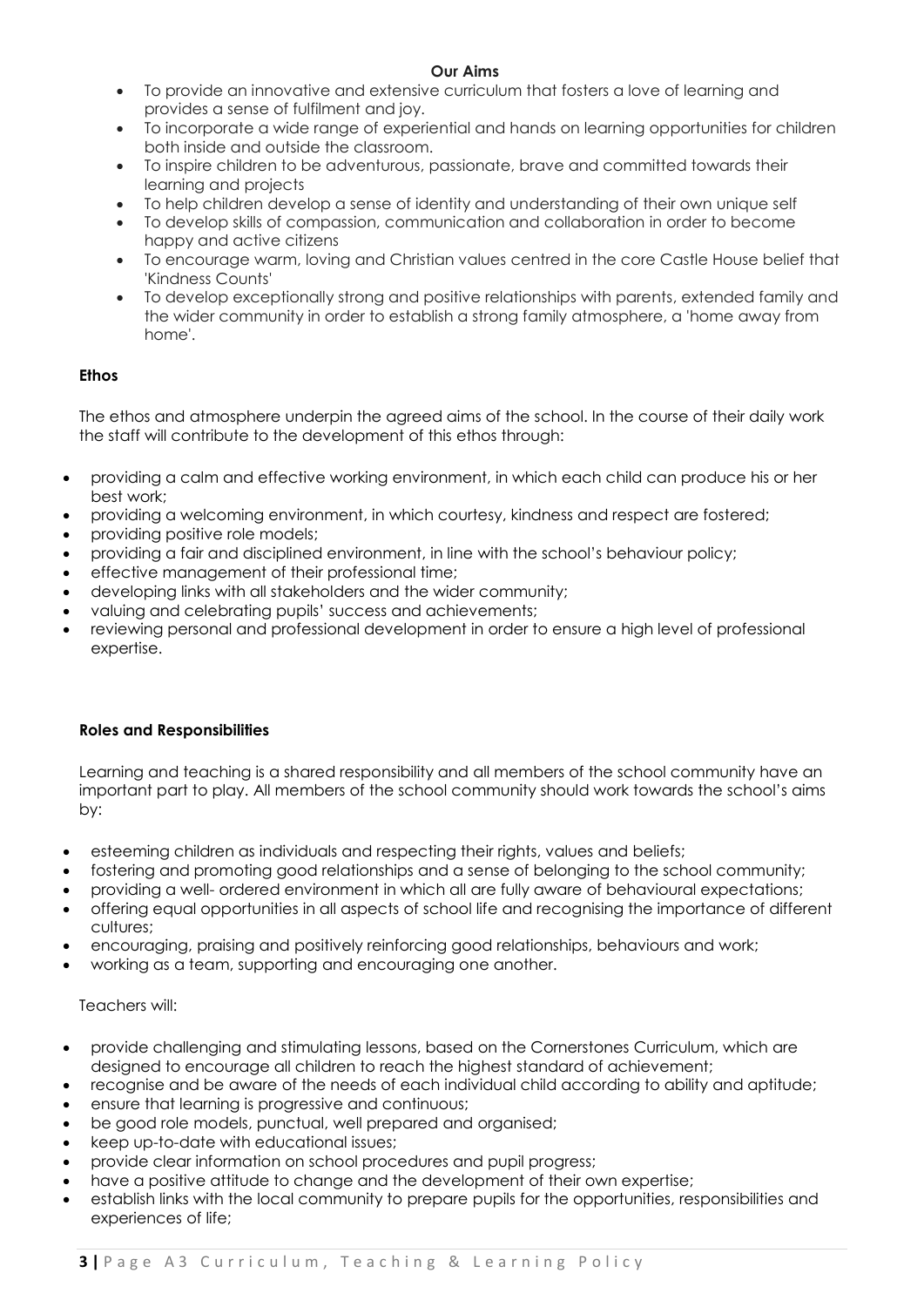• work collaboratively with all involved in our children's education to develop a shared philosophy and commonality of practice.

Parents are encouraged to support their child's learning by:

- ensuring that their child attends school regularly, punctually, well-rested and in good health;
- ensuring that their child arrives at school wearing the correct uniform and bringing necessary equipment;
- providing support for the discipline within the school and for the teacher's role;
- supporting the work of educational targets and becoming actively involved in the implementation of any support programme;
- participating in discussions concerning their child's progress and attainment;
- ensuring early contact with school to discuss matters which affect a child's happiness, progress and behaviour;
- support the school's homework policy and give due importance to any homework;
- ensuring that all contact addresses and telephone numbers are up to date and correct;
- allowing their child to become increasingly independent as they progress throughout the school;
- informing the school of reasons for their child's absence;
- actively supporting the Home-School Agreement.

Pupils are encouraged to support the school's aims by:

- attending school in good health, maintained by adequate diet, exercise and sleep;
- attending school regularly and punctually;
- being organised, bringing necessary equipment, taking letters home promptly, etc.;
- conducting themselves in an orderly manner in line with the expected behaviour policy;
- taking increased responsibility for their own learning.

The community is invited to support the school by:

- contributing to activities, such as assemblies, specialist outings, clubs, etc.;
- presenting themselves as positive role models to be emulated;
- organising activities and events throughout the year to extend and deepen pupils' knowledge and skills;
- supporting school events;

#### **Planning**

At Castle House School we are committed to following the guidance provided through the recently introduced Cornerstones Curriculum which is aligned to new National Curriculum Programmes of Study. English and mathematics are taught discretely as well as being integrated in the cross curricular approach to learning supported by Cornerstones Topic Planning Programmes.

From KG to Y6 planning takes place half-termly ,in line with the guidance provided by Cornerstones Curriculum documentation.,

Termly/half-termly plans are submitted to the Headteacher, with time allocations as detailed in individual class time tables.

Religious Education, Physical Education, including Gymnastics and Swimming are taught discretely as is French.

At Castle House School we are committed to raising standards of basic skills. By basic skills, we mean the ability to read, write and speak in English and to use Mathematics at a proficient level to facilitate learning across the curriculum.

Subject leaders have a variety of roles. These include: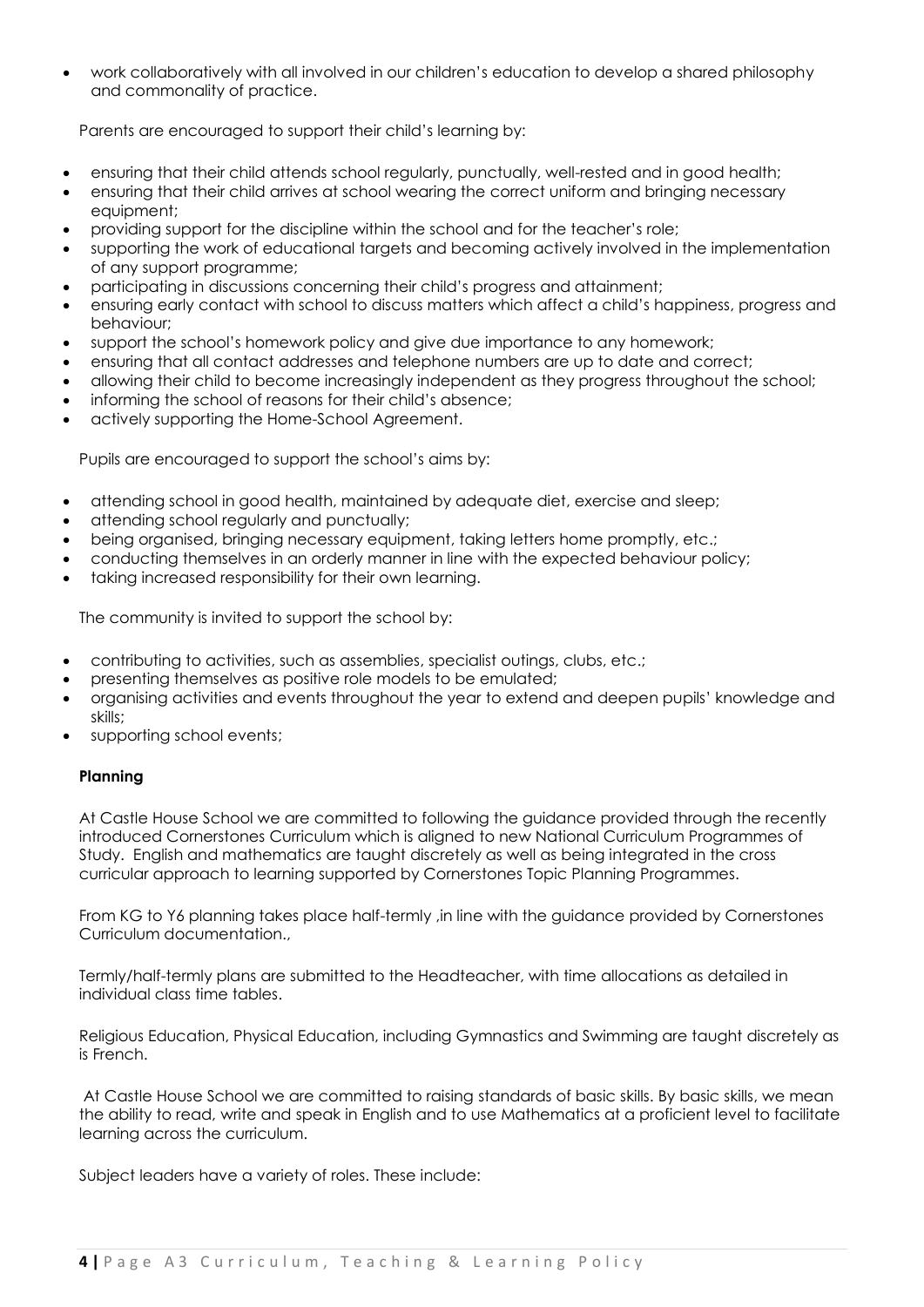- taking the lead in policy development and, for subjects taught discretely, i.e. not included within Cornerstones Schemes of work, the production of schemes of work designed to ensure progression and continuity in their subject throughout the school;
- supporting colleagues in their development and implementation schemes of work, and in assessment and record-keeping activities;
- monitoring progress in their subjects and advising the Headteacher on action needed; taking responsibility for the purchase and organisation of central resources for their subjects;
- using release time to support colleagues;
- keeping up-to-date through reading and attending relevant courses.

Teachers ensure breadth and balance to the curriculum and endeavour to make use of all cross curricular opportunities to enhance learning.

#### **Organisation**

The learning environment will be managed in such a way as to facilitate different styles of learning.

Opportunities will be made for:

- whole class teaching;
- group work, organised according to appropriate criteria (i.e. ability, mixed ability, friendship, etc.);
- one to one teaching:
- conferencing;
- collaborative learning in pairs or groups;
- independent learning.

All areas of the learning environment will be planned for, including, where appropriate, the outside areas, in order to ensure opportunities for a range of practical activities, which will develop appropriate knowledge, skills and understanding.

The classroom will be organised to facilitate learning and the development of independence. For example:

- resources in each area will be grouped according to curriculum subject;
- book corners will be comfortable and attractive;
- labels and posters should be used wherever possible/appropriate to reflect the language diversity in the school;
- areas for imaginative play will change regularly, in order to give opportunities for a range of play and role-play which will contribute to learning in a purposeful manner;
- pupils will be involved in the maintenance and care of all equipment and resources.

Classrooms provide a stimulating and purposeful learning environment, including thought provoking and stimulating displays.

Classroom support is available in the form of our Learning Support Specialists who are line managed by the SENCO and are guided by the SENCO and class teacher. Students are welcomed into school and certain standards of dress and conduct are expected.

Excellence is celebrated in display and performance. Each child is given an opportunity to have work displayed during the school year. Sustained effort, including drafting and reworking, is encouraged to enhance standards. School events such as performances and assemblies are seen as opportunities for all pupils to demonstrate their own best performance. Pupils are encouraged to believe that any exhibited work (performance or display) should represent their highest standards of personal achievement

#### **Differentiation**

Every class at Castle House has a mixture of abilities. Teachers therefore differentiate their delivery of the curriculum within a class, by using reinforcement or extension activities, by differentiation of tasks or by outcome and by working with groups or individuals in the class. Where a pupil has an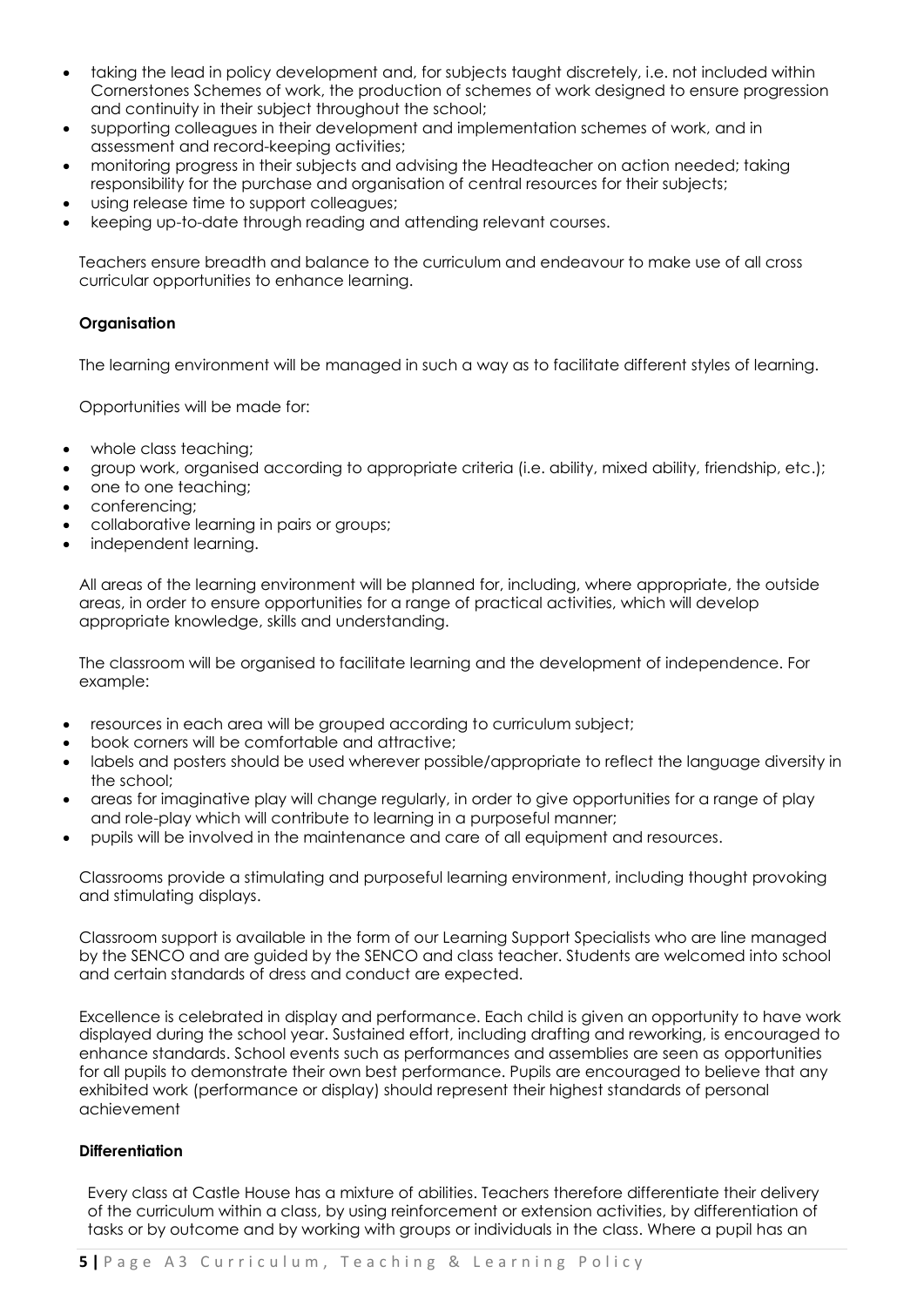Education, Health and Care Plan, we provide education which fulfils its requirements.

Depending on numbers, some classes are combined for some subjects. Therefore, planning of the curriculum takes into consideration the need to differentiate according to the requirements of the pupils, both as individuals and as groups: the curriculum for a particular year group may have to be adjusted at the planning stage depending on the previous learning experiences of the children. The curriculum cannot be regarded as an unmoveable object.

In summary:

So that we always have the highest possible expectations of individual learners and so they can demonstrate what they can do, understand and achieve, teachers will differentiate the curriculum according to individual needs by:

- pace;
- content;
- task;
- relevance;
- resources;
- extension:
- autonomy;
- outcome;
- teacher/adult support.

Pupils with special educational needs (including gifted and talented children) receive support provided by a Learning Support Specialist. This may be through withdrawal to the Learning Support Room or in the classroom. Additionally, advice is sought from relevant external support agencies when and where the need demands it. (See Special Educational Needs and Disability Policy)

Teachers set individual targets each term per child in English and Mathematics. This is in addition to the formative assessment targets the teachers communicate to the children on a weekly or daily basis where appropriate. These are shared with the child and parents to encourage partnerships in learning.

#### **Homework**

Homework is considered to be a valuable element of the learning process. We believe that homework should be set:

- to involve parents in their children's learning;
- to help parents keep abreast of what their child can and cannot do;
- to take advantage of the home context to apply learning;
- to encourage children to talk about their work to their parents and explain what they are doing and how;
- to extend the time for learning, thus enabling children to practice and consolidate their skills and knowledge and strategies;
- to prepare children for secondary school experiences of homework;
- to view learning as a life-long process and not just restricted to school hours.

The school's agreed practice for homework is that:

- homework is set on a regular basis, for all years, and should be time limited according to age and ability;
- homework will generally follow on from work which has taken place in class, i.e. research/ presentations linked to the Cornerstones Topic currently being undertaken but may take many different forms, including reading, learning multiplication facts and spellings. It should not entail new ideas that require explanation from a teacher;
- homework may sometimes consist of preparation for work yet to be done;
- children should understand exactly what they are expected to do, how to do it, and how long it should take;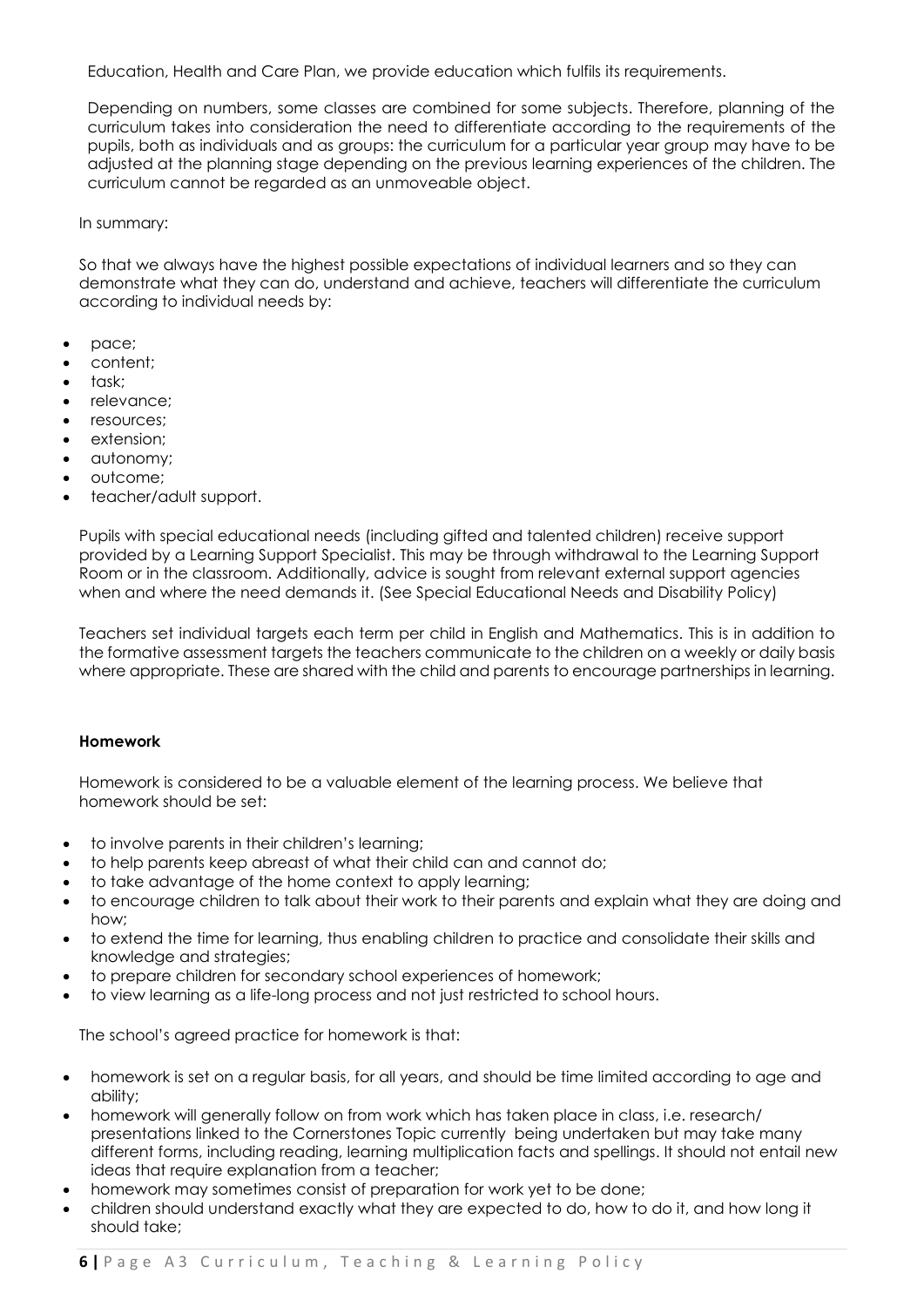- homework should sometimes involve the participation of the parents;
- children who have made insufficient effort during class time may occasionally be asked to complete work at home.

#### **Assessment, Recording and Reporting**

Regular assessments are made of pupils' work in order to establish the level of attainment and to inform future planning. Formative assessment is used to guide the progress of individual pupils. It involves identifying each child's progress in each area of the curriculum, determining what each child has learned and what therefore should be the next stage in his/her learning.

Formal summative assessment is carried out termly using Cornerstones Assessments from Y1 – Y6

Suitable tasks for ongoing formative assessment include:

- group discussions;
- short tests in which pupils write answers;
- specific assignments for individual pupils;
- discussions in which children are encouraged to appraise their own work and progress;
- pupil observations;

Feedback to pupils about their own progress is achieved through discussion and the marking of work. Effective marking:

- is developmental and is clear in identifying next steps, helping children understand how to improve
- all comments are positive and constructive;
- is often done while a task is being carried out through discussion between child and teacher;
- of written work is used sensitively and with discretion so that a child can assimilate a limited number of corrections at one time. This will vary according to the age, ability and task.

All results from assessments are analysed and used to inform future planning. Cross phase continuity is ensured by:

- pre-school liaison meetings;
- cross-phase liaison meetings;
- in-school liaison meetings between staff;
- liaison meetings between Year 6 teachers and those from prospective secondary schools;
- visits to secondary schools by Year 6 pupils;
- transfer of pupil records of progress and summative assessment results.

Reports/Records of progress kept for each child are:

- updated as a minimum termly by teachers;
- examined by class teachers prior to the start of each academic year as they prepare for a new class;
- retained throughout the child's time at the school and appropriate records passed on to other schools when pupils leave.

Reporting to parents is done three times a year through written reports and consultations. Results of individual pupils' assessments are made available to the parents concerned.

#### **Monitoring and Evaluation**

Pupils' work will be monitored and moderated regularly in each of the core curriculum areas by the subject leaders and the Headteacher. A termly review of monitoring procedures is held with all members of the teaching staff in the form of Pupil Progress Meetings which includes discussions around our whole school approach to the curriculum, teaching, learning and the impact of the interventions that are used. Subject leaders will regularly monitor children's books. The Headteacher will observe each class-teacher in a specified curriculum area on a regular basis.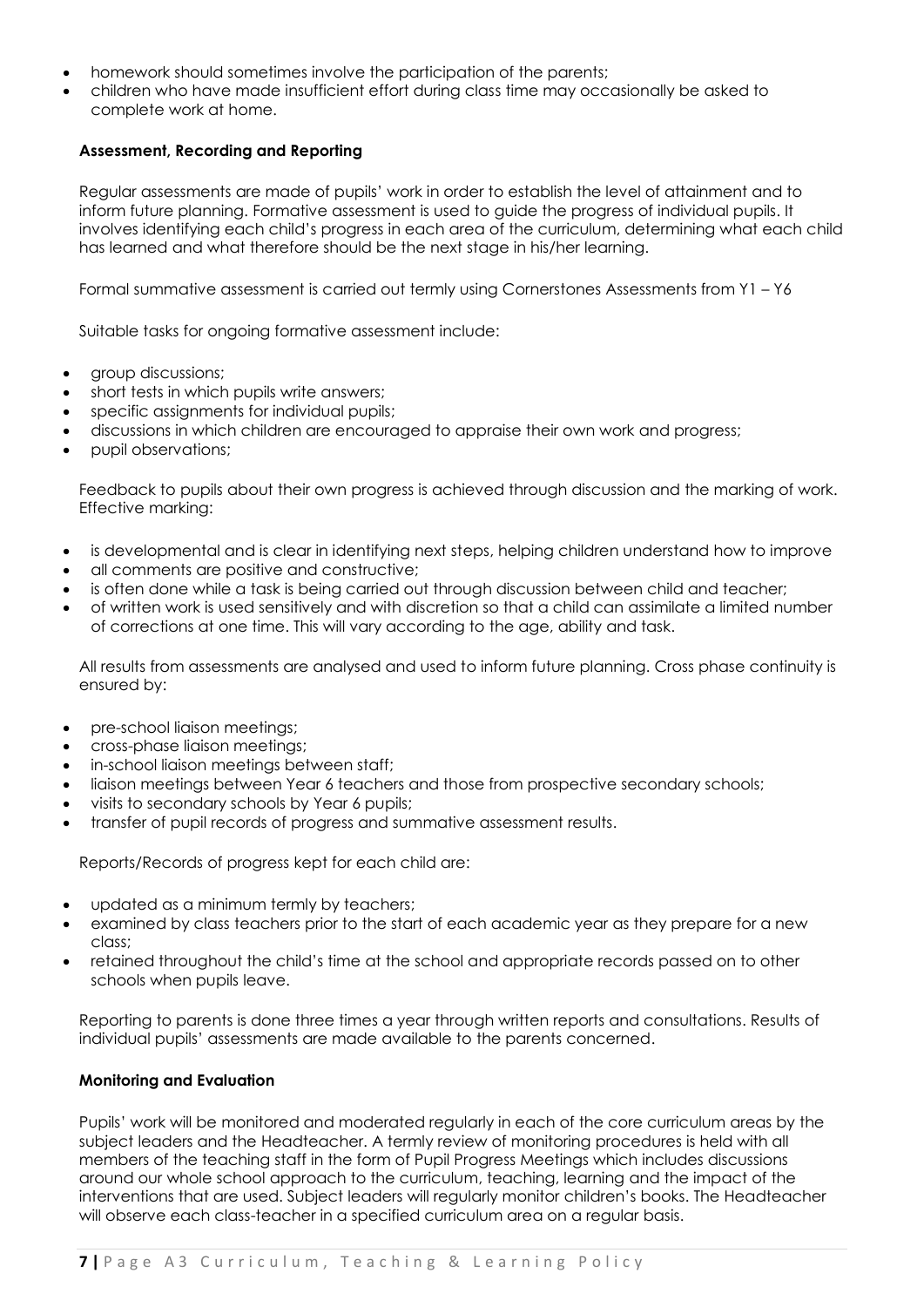## **Teaching Strategies and Styles**

In order to ensure equality of access and effective matching of tasks to needs, teachers will employ a variety of teaching strategies in any one session. This will include:

- provision of an integrated curriculum;
- teacher observation;
- discussion and questioning (open and closed as appropriate);
- previewing and reviewing work;
- didactic teaching;
- interactive teaching:
- conferencing;
- listening;
- brainstorming;
- providing opportunities for reflection by pupils;
- demonstrating high expectations;
- providing opportunities for repetition/reinforcement;
- providing encouragement, positive reinforcement and praise;
- making judgements and responding to individual need;
- intervening, as appropriate, in the learning process in order to encourage development;
- providing all children with opportunities for success;
- using a range of communication strategies verbal and non-verbal.

Activities should show a balance in terms of individual, group and whole class work. Specialist teaching is available from subject leaders when they can be released from class and also in the form of visitors.

The emphasis of our policy is on a good variety of experiences and we encourage children increasingly to take an active role in their own learning. Thus:

- investigative work is used;
- children are encouraged to communicate findings in a variety of ways;
- opportunities are provided for children to become involved in decision making and to take responsibility, along with staff, for their own learning.

At Castle House School we recognise the importance of key skills. Opportunities will be made available across the curriculum to develop:

- application of number:
- communication;
- computing skills
- problem solving;
- working with others;
- improving own learning and performance.

Thinking skills will also be developed across the curriculum. This will include:

- creative thinking;
- enquiry;
- information processing;
- reasoning;
- evaluation.

At Castle House School we recognise the importance of formative assessment and the important role it has to play in creating a learning culture. We believe that formative assessment furthers and deepens learning and consists of four basic elements, underpinned by confidence that every child can improve and an awareness of the importance of children's high self-esteem. The four elements are: sharing learning objectives; effective questioning; self and peer evaluation; effective feedback. Formative assessment carries with it the expectation that, when properly motivated and appropriately taught, all learners can reach a level of achievement which may currently appear beyond them. It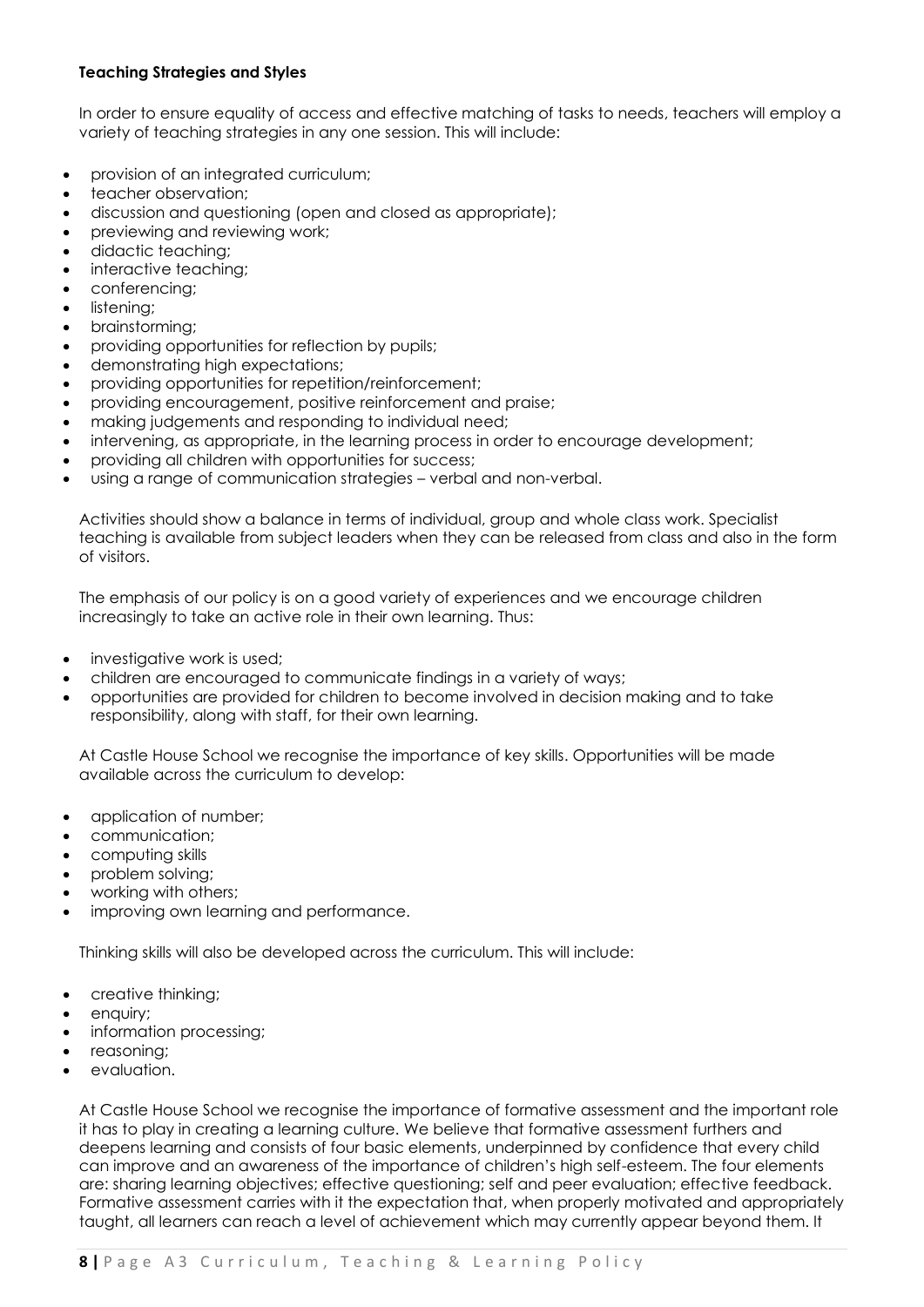provides a breadth of proven life-long learning skills based on an understanding of how we learn rather than what we ought to be learning. This includes:

- creating a positive learning environment;
- focusing all feedback on specific performance improvements which can be acted on;
- sharing an overview of content, process and benefits of the learning to come;
- engaging learners by posing problems and challenging thinking;
- providing opportunities for learners to meet the challenge in a variety of pairings and with multiple ways of representing their understanding;
- creating space for reflection and meaningful dialogue;
- reviewing what has been learned, how it was learned and how it will be used.

## **Learning Processes and Learning Styles**

Children enter school at different stages of development. Children learn in different ways and at different rates of progress. In the course of learning, children develop their skills through a variety of processes and learning styles. These include:

- investigation;
- experimentation;
- listening;
- observation;
- talking and discussion;
- asking questions:
- child-initiated play;
- practical exploration and role play;
- retrieving information;
- imagining;
- repetition;
- problem-solving;
- making choices and decision-making.

At Castle House School opportunities are organised to allow pupils access to these processes, and for them to develop their own strategies to gain knowledge and skills. We aim to provide opportunities to develop a wide range of learning styles. We recognise that each child has a unique way of learning and that learning preference is affected by previous experience, competence, confidence, beliefs and values. We shall ensure that learning is accessed by as many means as possible, e.g. VAK. Staff are aware of a range of theories and research linked to learning including encouraging a 'Growth Mindset'.

Planning will incorporate as many styles of working as possible. These styles include:

- individual learning;
- collaborative learning in small groups, or pairs;
- one to one learning with an adult, or more able pupil;
- whole class:
- independent learning.

Group work may include friendship, matched ability, mixed ability, etc., appropriate to the activity. Collaborative learning is encouraged, although some periods of the day may be set aside for silent work.

Teachers at Castle House School believe that pupils learn best when:

- they are happy, healthy and alert receptive and positive
- they are interested and involved learning is relevant and stimulating
- the purpose of a task is understood they understand why they are doing it
- they feel secure in terms of environment, relationships and learning
- they feel valued teachers and other adults care about their development as learners
- they have opportunities to explore and take risks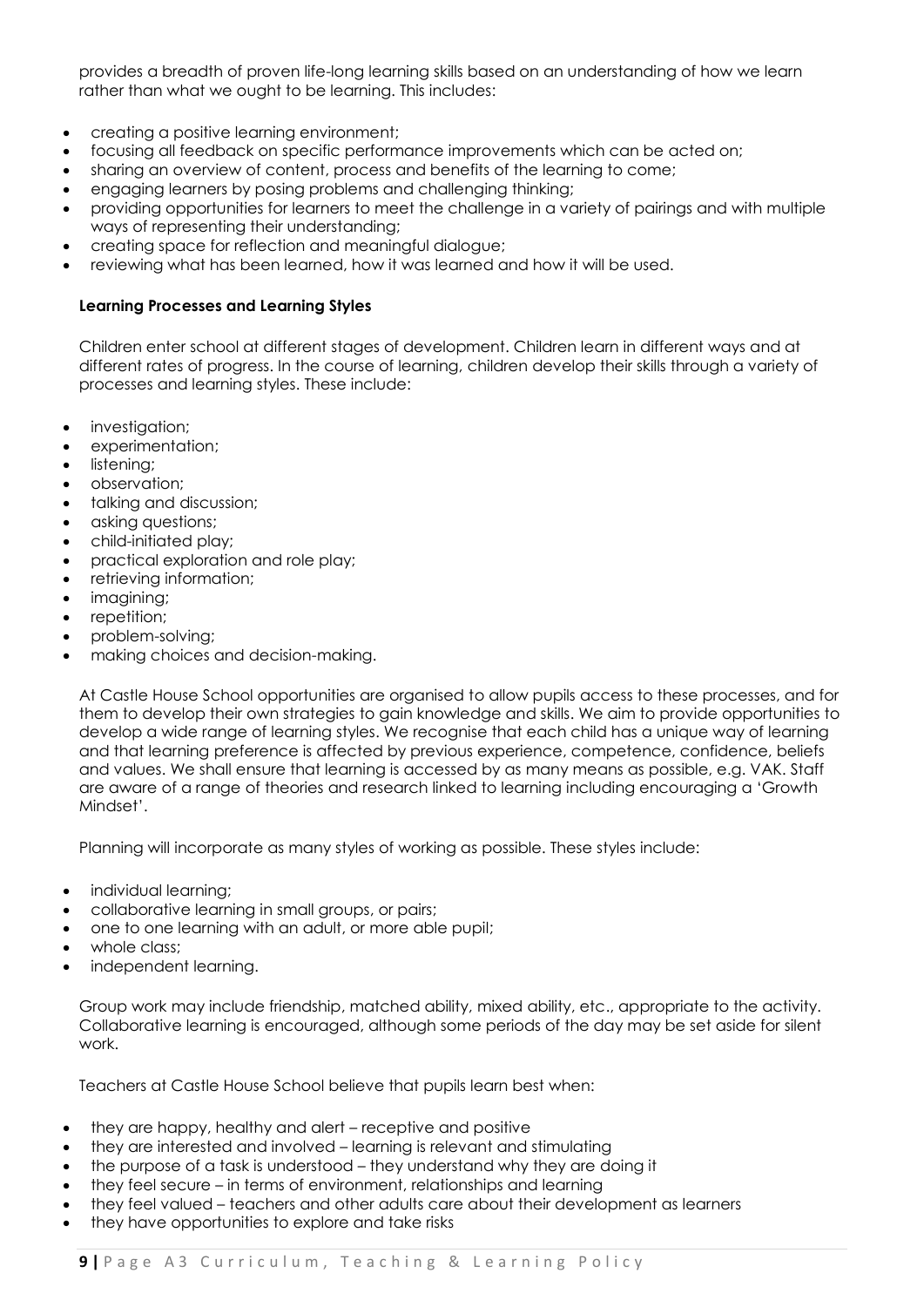- they are actively involved, making choices and taking responsibility in their learning
- they have an element of control and can work with independence
- they receive positive feedback and praise for achievements
- the learning environment is well-organised and resources are easily accessed
- tasks are differentiated, matched to the child
- learning is built on existing knowledge and experience clearly defined small steps
- they have opportunities to talk about their work, reflecting, discussing and sharing ideas
- the teacher is knowledgeable, enthusiastic and motivated
- they have clearly defined targets which they can successfully achieve e.g. appropriate time scale

Effective learning is ensured through high expectations of attainment and progress supported by detailed planning, ongoing assessment, and the use of appropriate interventions, all of which are monitored and evaluated for impact and the outcomes acted upon.

External indicators include success in examinations and other entry requirements of the schools to which our pupils transfer at 11.

Successful teaching takes account of children's prior learning and must ensure continuity and progression.

Linked to the above, successful teaching is:

- confident teachers have a clear understanding of subject knowledge and setting objectives
- high expectation there is optimism about, and high expectation of success
- well planned there is differentiation with methods and organisation strategies which match curricular objectives and needs of all pupils
- interactive pupil's contributions are encouraged, expected, extended
- characterised by high quality oral work
- well-paced there is a sense of urgency, driven by the need to make progress and succeed
- informed by assessment outcomes

#### **Resources**

Classroom and central resources are the responsibility of classroom teachers and subject leaders who ensure that:

- there is a range of appropriate, accessible and labelled resources available for which pupils can select materials suitable to the task in hand;
- all children know where classroom resources are kept and the rules about their access and use;
- children are encouraged to act independently in choosing, collecting and returning resources where appropriate;
- the library is a valued resource and used appropriately;
- children work together to establish an attractive, welcoming and well organised environment engendering respect, care and value for all resources.

Each classroom will be equipped with a basic set of resources and books appropriate to the age range. Specialist resources will be stored in the appropriate curriculum resource cupboard/area, and will be regularly audited by the subject leaders. Consumables will be replenished as necessary. Staff may contact subject leaders with suggestions for specialist materials which may need ordering.

Pupils will be taught how to use all resources correctly and safely, with care and respect and with regard for Health and Safety and waste. Care will be taken to ensure that resources reflect the cultural and linguistic diversity of our society, and that all pupils have equality of access.

At Castle House School the use of visits and visitors to enrich the curriculum is valued and these are used throughout the school to widen children's experiences and support learning across a range of subject areas.

Time is a resource that we value. To maximise its use: